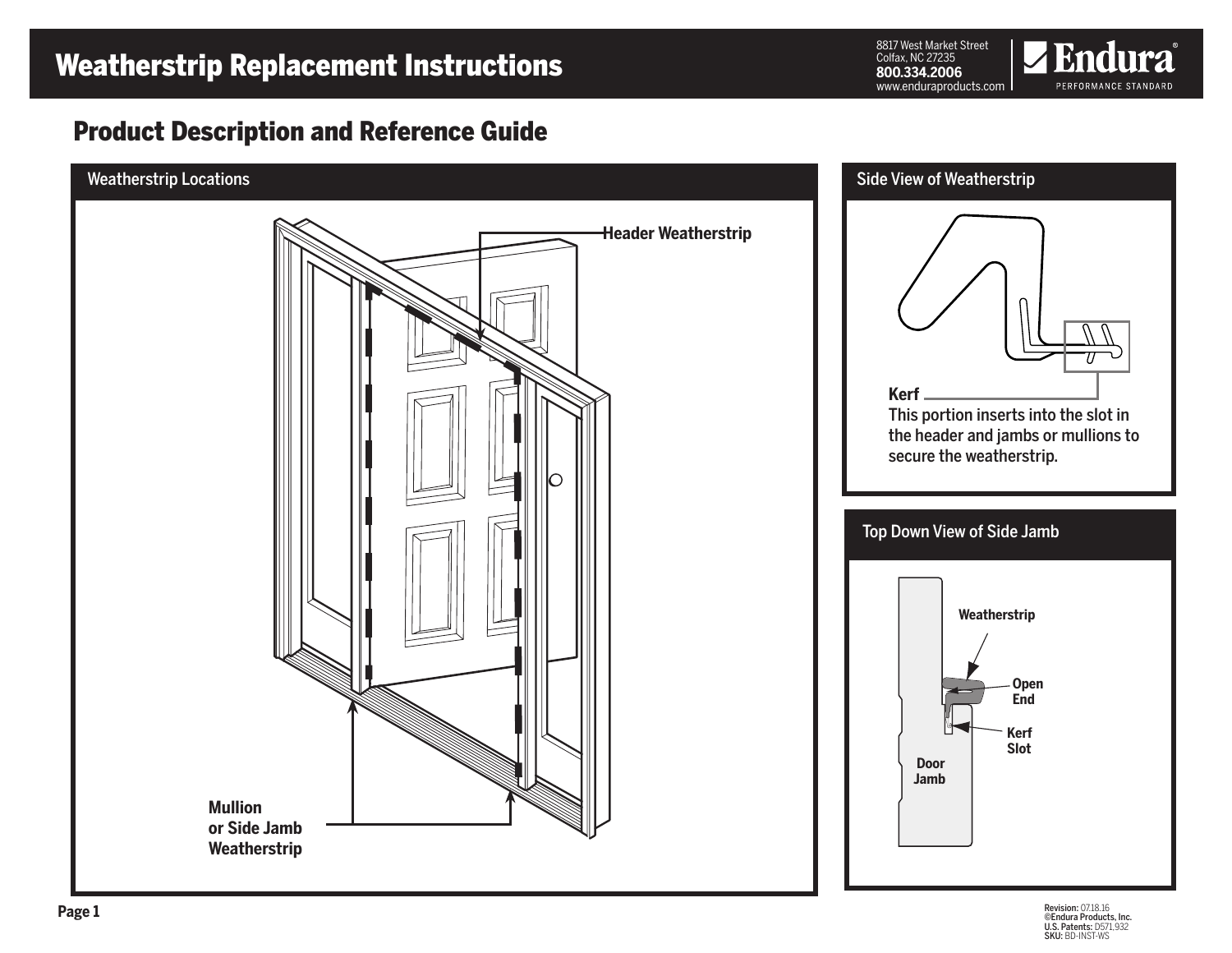# Weatherstrip Replacement Instructions

Measure and Cut Weatherstrip for Door Jamb Header **4.4 Measure and Cut** 

a)

8817 West Market Street Colfax, NC 27235 **800.334.2006** www.enduraproducts.com



- **1. Small Flathead Screw Driver:** for removing old weatherstrip remnants.
- **2. Needle Nose Pliers:** for removing old weatherstrip remnants.
- **3. Scissors:** to cut weatherstrip to size.
- 4. Marker: to measure the needed length of weatherstrip





## Insert Weatherstrip Into Door Jamb Header

### SIDE VIEW



a) Insert weatherstrip kerf into the door header kerf slots with open side facing upwards, as shown.

b) Place end of weatherstrip up to side door jamb face at the top corner.

c) Starting at one end, press the weatherstrip firmly across entire length of door jamb header to secure into the kerf slot.







3

a) Measure the door header width. b) Cut a piece of the weatherstrip to match the header width size.

 $\sqrt{N}$  Make sure to cut the weatherstrip ends square and even.

b)